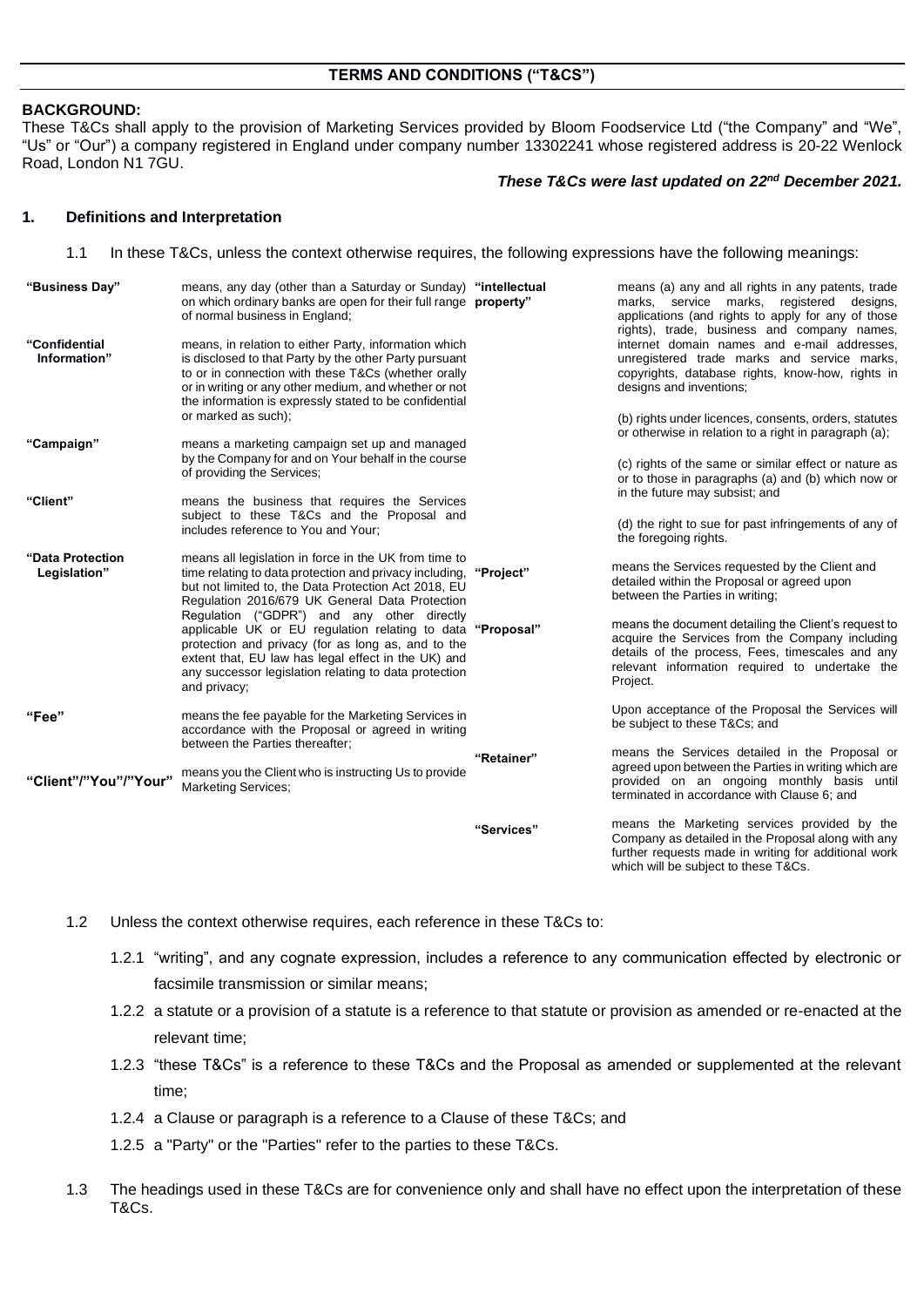1.4 Words imparting the singular number shall include the plural and vice versa.

## **2. Booking Process**

- 2.1 After initial discussions You have been provided with a Proposal detailing the Services required. In order to proceed with the Services You will be required to sign and return the Proposal along with a signed copy of these T&Cs. Any Services undertaken by Us will be provided subject to these T&Cs unless notified otherwise.
- 2.2 Upon acceptance of Our T&Cs You will be provided with a copy for your records.

## **3. Fees and Payment**

- 3.1 In consideration of the Services, the Client shall pay to the Company any applicable Fees detailed within this Clause, along with the Fees stipulated in the Proposal and confirmed by means of an invoice. Any banking transfer fee, whether sending or receiving, will be Your sole responsibility.
- 3.2 If the Company is providing Services on a Project basis the following payment terms shall apply:
	- 3.2.1 The Company shall invoice the Client either at the end of the Project or the end of the month, whichever occurs first, and payment shall be made within 30 calendar days of the date of the invoice.
- 3.3 If the Company is providing Services on a Retainer basis the following payment terms shall apply:
	- 3.3.1 The Company shall invoice the Client in advance on the first of each month and payment shall be made within 30 calendar days of the date of the invoice.
	- 3.3.2 Any unused retained hours will be carried forward to the following month and the invoice shall be adjusted accordingly which represents the subsequent Retainer period.
- 3.4 All payments required to be made pursuant to these T&Cs and the Proposal shall be made in Great British Pounds (£) in cleared funds to such bank in the United Kingdom as The Company may from time to time nominate, without any set-off, withholding or deduction except such amount (if any) of tax as that Party is required to deduct or withhold by law. Any banking or third-party transfer fee which may be incurred as a result of paying the Fee, whether sending or receiving, will be Your sole responsibility to pay. It shall be Your responsibility to ensure that any payments sent to Us are received and cover the total amount due as shown on the invoice. If any amount received by Us is less than the amount shown on the invoice, due to fluctuations in any exchange rates, We reserve the right to request a further payment from You to cover the shortfall. The Company can, in some circumstances, also accept payment by credit or debit card. If You want to pay by credit or debit card you must inform Us during the Proposal stage and in any event before the invoice is submitted to You.
- 3.5 All Fees detailed under this Agreement shall be expressly exclusive of value added tax. The Company is not currently VAT registered.
- 3.6 You are responsible for all sundry and other expenses incurred by the Company and these will be agreed with You in advance of being incurred and will be payable upon receipt of an invoice within 30 calendar days. These expenses include, but are not limited to, the following and the most cost-effective means of transport and accommodation will be considered in all instances:
	- 3.6.1 Travel expenses are based on full standard rate train fares, taxis and public transport, or £0.45 pence per mile mileage and car parking allowances when required;
	- 3.6.2 Overnight accommodation is based on £100 maximum per night, outside of Central London and £175 maximum per night, in Central London;
	- 3.6.3 Subsistence whilst away (evening meals) will be charged at a maximum of £30.00 per night. All receipts will be attached to invoices for your information.
- 3.7 If any further expenses are incurred such as air travel, they will be confirmed with the client at the outset or as and when the need arises.
- 3.8 If the Services require professional printing, the Company shall either use the Clients' print providers or source printers, the costs of which will be communicated to the Client within the Proposal or in writing if the expense occurs after the Proposal has been accepted.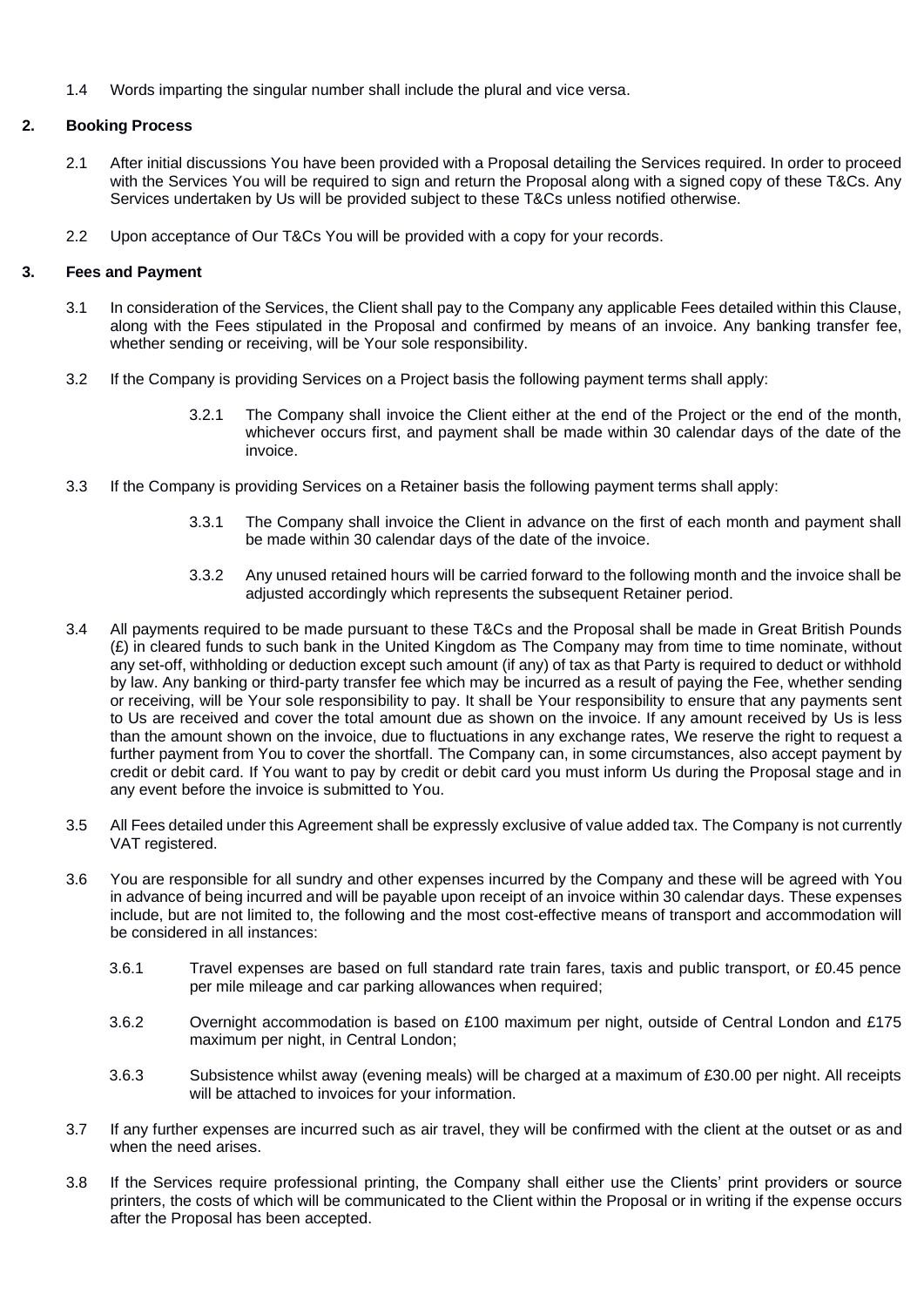3.9 Without prejudice to sub-Clause 6.4.1 (termination for non-payment), any sums which remain unpaid shall incur interest on a daily basis at 8% above the base rate of the Bank of England from time to time until payment is made in full of any such outstanding sums. In addition, The Company reserves their right to be paid on an indemnity basis for any costs it incurs in recovering any money due under these T&Cs (and the costs of recovering such costs) including Our administrative costs and any costs incurred with lawyers or debt collection agencies. Our administrative costs may include the cost of employing the staff concerned and the overheads attributable to them for the time spent. This provision shall not apply to payments disputed in good faith.

## **4. Provision of the Services**

- 4.1 The Company shall provide the Services as outlined in the Proposal and any subsequent instructions as agreed in writing between the Parties from time to time. Any subsequent instructions shall be in accordance with these T&Cs.
- 4.2 The Company shall provide the Services with reasonable skill and care, commensurate with prevailing standards in the Marketing Services industry in the United Kingdom.
- 4.3 The Company shall act in accordance with these T&Cs and with all reasonable instructions given to Us by You provided that such instructions are compatible with the scope of the Services detailed within the Proposal.
- 4.4 The Company shall be responsible for ensuring that it complies with all statutes, regulations, byelaws, standards, codes of conduct and any other rules relevant to the provision of the Services.
- 4.5 The Company is not a qualified expert in every industry they provide Services for. It is therefore Your sole responsibility to check the factual accuracy of the Services and ensure there are no omissions.
- 4.6 The Company shall not be liable for any defects or outages caused by third party platforms, programs, software or applications that may be used in the course of carrying out any of the Services. Nor shall We be liable for any third party platforms rejecting or restricting ads and suspending or deactivating Your account. The Company has no control over third party decision making. Accordingly, all work involved and time spent in providing the Services shall be charged to You regardless of this.
- 4.7 You will provide Us with all the required access credentials or make The Company the administrator for the relevant social media accounts as set out within the Proposal. We will provide You with guidance about how to provide us with the requisite access within the Proposal. If You do not follow Our guidance We shall not be liable for any delays which are caused as a result.
- 4.8 Where applicable You hereby authorise The Company to use your access credentials detailed in 4.7 solely for the purposes of providing the Services. All such information is hereby designated Confidential Information and shall be treated accordingly, as described under Clause 11.
- 4.9 The Company shall at all times be exclusively responsible for organising, and entitled to organise, where, when, how and in what order the work is done but shall liaise with the Client (or the Client's representative) to ensure that due account is taken of the impact of the timing of the work to be performed upon the activities of the Client and any other contractors, consultants and similar third parties also engaged by the Client.
- 4.10 The Company is not obliged to make its Services available except for the performance of its obligations under these T&Cs. The engagement and appointment of the Company to provide the Services does not create any mutual obligations on either party to offer or accept any further contract, engagement or services. No continuing relationship shall hereby be created or implied.
- 4.11 The Company in its complete discretion on one or more occasions may use any member of staff or indeed a consultant to work on or complete the Services provided they have the requisite skills and experience to perform the work. The Company shall use all reasonable endeavours to avoid or minimise such changes or additions and to consult with the Client beforehand about any such proposed change in engagement of persons carrying out the Services. The Client shall only be entitled to refuse to accept any Consultant if in its reasonable opinion they are not suitable due to lack of skills, or experience.

## **5. Client Obligations**

- 5.1 The Company shall not be liable for any delays in the provision of the Services that may result from Your failure to comply with any of Your obligations (or the delivery requirements applying thereto) under this Clause 5 or any other of Your obligations arising under these T&Cs.
- 5.2 The Company shall not be liable for any images, content or intellectual property supplied by You. If any consents, licences or other permissions are required from any third parties it shall be Your responsibility to obtain the same in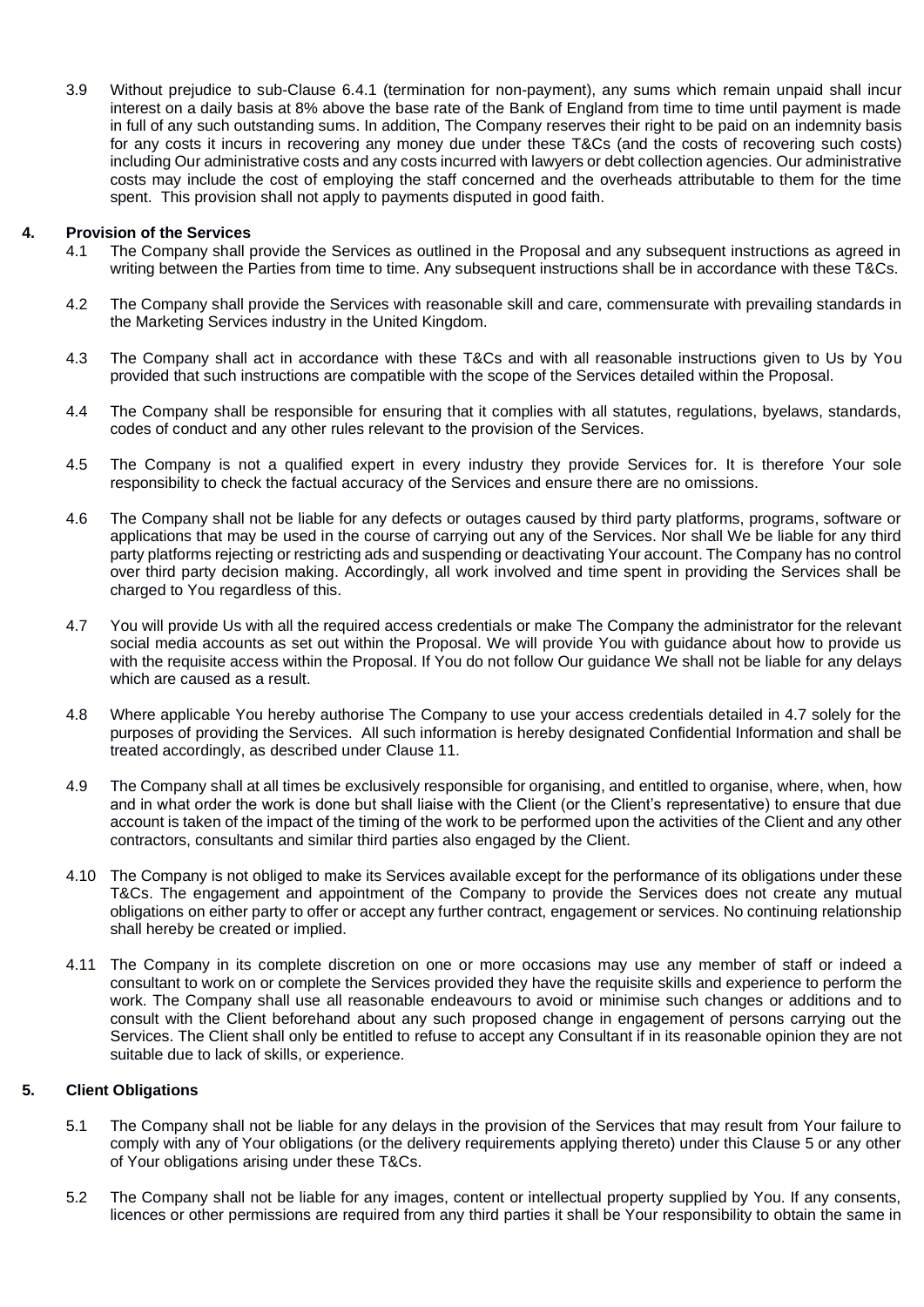advance of the provision of the Services (or the relevant part thereof). If You provide us with images which are of unsatisfactory quality then We will notify You of this and provide You with Our costs in advance for the corrective work required to improve the quality.

- 5.3 If any of the access credentials referred to in sub-Clause 4.7 above change You must notify Us of such changes immediately. We shall not be responsible of any delay in the Services being provided in these circumstances.
- 5.4 The Client shall not seek to supervise, direct or control the Company or any consultants it shall use in the provision of the Services nor shall the Client have any right to do so.

### **6. Cancellation/Termination and Effects of Termination**

- 6.1 These T&Cs shall enter into force upon Your acceptance of the same by means of You signing the Proposal together with these T&Cs and making payment of the Deposit or first payment stipulated within the Proposal sent to You.
- 6.2 The Contract shall continue for 3 (three) calendar months ("the Initial Term"). Thereafter it shall continue on a rolling monthly basis until terminated under sub-Clause 6.3 or 6.4.
- 6.3 Termination will occur:
	- 6.3.1 upon completion of the Services for one-off Project work or by providing the other party with 30 days' notice in writing; or
	- 6.3.2 for ongoing Project or Retainer work either party may terminate the Contract at any time by providing the other party with 30 days' notice in writing.
- 6.4 Without prejudice to any other right or remedy available to it, either Party may terminate forthwith by giving written notice to the other Party in the following circumstances:
	- 6.4.1 any sum owing to that Party by the other Party under any of the provisions of these T&Cs is not paid in accordance with Clause 3;
	- 6.4.2 the other Party commits any other breach of any of the provisions of these T&Cs and, if the breach is capable of remedy, fails to remedy it within 10 Business Days after being given written notice giving full particulars of the breach and requiring it to be remedied:
	- 6.4.3 an encumbrancer takes possession, or where the other Party is a Freelancer, a receiver is appointed, of any of the property or assets of that other Party;
	- 6.4.4 the other Party makes any voluntary arrangement with its creditors or, being a Freelancer, becomes subject to an administration order (within the meaning of the Insolvency Act 1986);
	- 6.4.5 the other Party, being an individual or firm, has a bankruptcy order made against it or, being a Freelancer, goes into liquidation (except for the purposes of bona fide amalgamation or re-construction and in such a manner that the Freelancer resulting therefrom effectively agrees to be bound by or assume the obligations imposed on that other Party under this Agreement);
	- 6.4.6 anything analogous to any of the foregoing under the law of any jurisdiction occurs in relation to the other Party;
	- 6.4.7 that other Party ceases, or threatens to cease, to carry on business; or
	- 6.4.8 control of that other Party is acquired by any person or connected persons not having control of that other Party on the date of this Agreement. For the purposes of this Clause 6, "control" and "connected persons" shall have the meanings ascribed thereto by Sections 1124 and 1122 respectively of the Corporation Tax Act 2010.
- 6.5 For the purposes of sub-Clause 6.4.2, a breach shall be considered capable of remedy if the Party in breach can comply with the provision in question in all respects.

#### **Upon the termination or expiry of these T&Cs for any reason:**

6.6 any sum owing by either Party to the other under any of the provisions of these T&Cs shall become immediately due and payable. You will be liable for all Fees incurred by The Company as follows: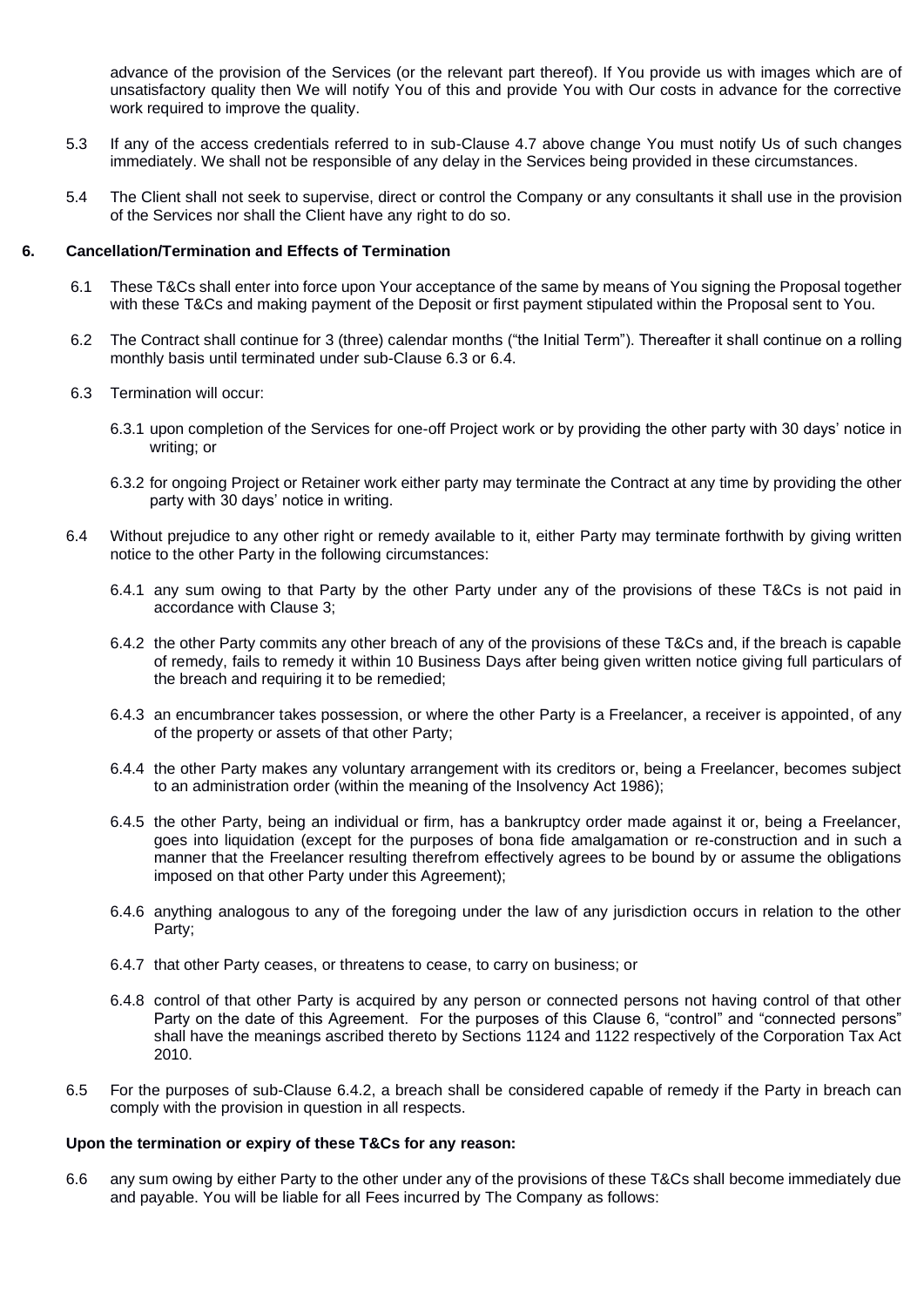- 6.6.1 For all Services provided on a Project basis any sum owing will be calculated on a time spent basis; or
- 6.6.2 For all Services provided on a Retainer basis any sum owing will be calculated on a time spent basis. If the Company holds a sum in excess of the calculation such sums shall be refunded to the Client.
- 6.7 all licences granted to The Company by You shall terminate immediately.
- 6.8 each Party shall (except to the extent referred to in Clause 11) immediately cease to use, either directly or indirectly, any Confidential Information belonging to the other Party and shall at the other Party's request, either promptly return or destroy all such Confidential Information in its possession and/or control;
- 6.9 all Clauses which, either expressly or by their nature, relate to the period after the expiry or termination of the Contract shall remain in full force and effect;
- 6.10 termination shall not affect or prejudice any right to damages or other remedy which the terminating Party may have in respect of the event giving rise to the termination or any other right to damages or other remedy which any Party may have in respect of any breach of these T&Cs which existed at or before the date of termination; and
- 6.11 subject as provided in this Clause 6 and except in respect of any accrued rights neither Party shall be under any further obligation to the other.

#### **7. Liability**

- 7.1 The Company (as an "Indemnifying Party") hereby undertakes to indemnify You (as an "Indemnified Party") and to keep You at all times fully indemnified from and against all losses arising as a result of any action or claim from Your use, possession or ownership of any and all materials created by The Company in the course of providing the Services constitutes an infringement of any Intellectual Property Rights belonging to a third party.
- 7.2 You (as an "Indemnifying Party") hereby undertakes to indemnify The Company (as an "Indemnified Party") and to keep The Company at all times fully indemnified from and against all losses arising as a result of any action or claim against The Company's for the use of any client materials made available by You in the course of providing the Services which constitutes an infringement of any Intellectual Property Rights belonging to a third party.
- 7.3 In the event of an action or claim arising as under sub-Clauses 7.1 or 7.2, the Indemnifying Party shall have complete control over the litigation and/or settlement of the action or claim and shall keep the Indemnified Party fully informed of the same at reasonable intervals.
- 7.4 In the event of an action or claim arising as under sub-Clauses 7.1 or 7.2, the Indemnified Party shall:
	- 7.4.1 Notify the Indemnifying Party immediately in writing upon becoming aware of the action or claim;
	- 7.4.2 Make no admissions or attempt any settlements of the action or claim without the express written consent of the Indemnifying Party;
	- 7.4.3 Provide the Indemnifying Party with all reasonable information and assistance reasonably required by the Indemnifying Party, at the Indemnifying Party's cost, with respect to the action or claim; and
	- 7.4.4 Allow the Indemnifying Party complete control over the litigation and/or settlement of the action or claim.

#### **8. Warranties**

- 8.1 Each Party hereby warrants to the other that it has the full power and authority to enter into these T&Cs and to perform its respective obligations hereunder.
- 8.2 The Company represents, warrants, undertakes, and agrees that all content produced by The Company in the course of providing the Services shall be original (save to the extent that it incorporates any of Your materials), and shall not infringe any Intellectual Property Rights belonging to a third party.
- 8.3 Your represent, warrant, undertake that all materials supplied by You shall not, under the laws of England and Wales, be obscene, blasphemous, offensive to religion, or defamatory of any person and shall not contain any material that has been obtained in violation of the Data Protection Act 2018, the Freedom of Information Act 2000, the Regulation of Investigatory Powers Act 2000, the Privacy and Electronic Communications (EC Directive) Regulations 2003, the Official Secrets Act 1989, or any similar domestic legislation and nothing contained in the Required Materials or other Client Materials will, if published, constitute a contempt of court.

#### **9. Limitation of Liability**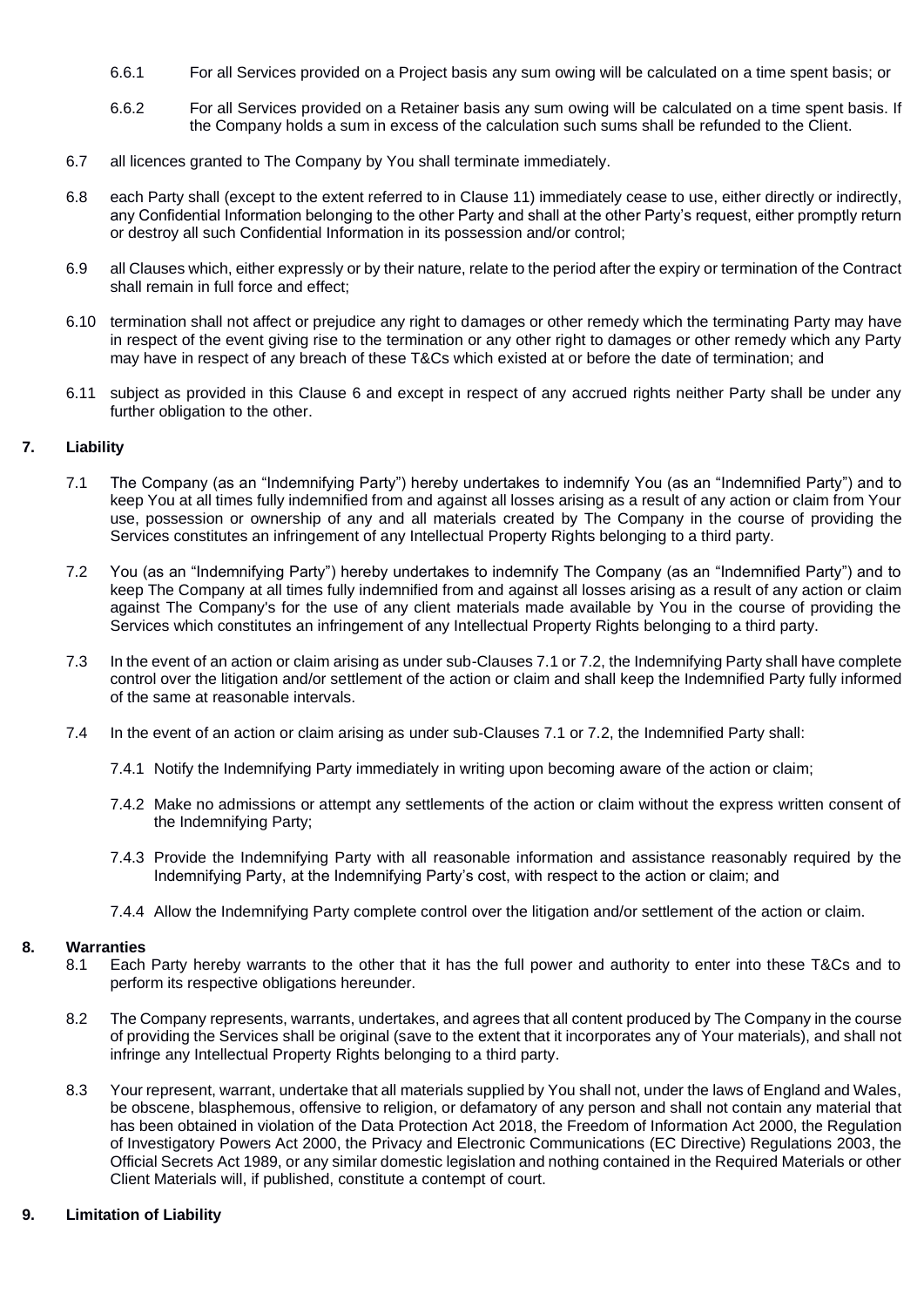- 9.1 Subject to sub-Clause 9.2, neither Party shall be liable to the other for any loss of profit, indirect, special or consequential loss or damages.
- 9.2 Nothing in these T&Cs shall exclude or limit either Party's liability for death or personal injury resulting from its negligence, fraud or fraudulent misrepresentation, any breach of Clause 8 the indemnities in sub-Clauses 7.1 and 7.2, or other form of liability that cannot be excluded or limited by law.
- 9.3 Subject to sub-Clause 9.1 and 9.2, each Party's total liability to the other in respect of any claims arising out of, or in connection with these T&Cs whether in contract, tort (including negligence), breach of statutory duty or otherwise, shall not exceed:
	- 9.3.1 in the case of the Services being provided on a Retainer basis i.e. continuing monthly the total sums paid or payable by You for the Services provided in one calendar month which shall be calculated as an average of the preceding 3 months; or
	- 9.3.2 in the case of the Services being provided on a one-off Project basis, the total sums paid or payable by You for the Project.

### **10. Data Protection**

- 10.1 All personal data that the Company may use will be collected, processed, and held in accordance with the provisions of the Data Protection Legislation and the Client's rights thereunder.
- 10.2 For complete details of the Company's collection, processing, storage, and retention of personal data including, but not limited to, the purpose(s) for which personal data is used, the legal basis or bases for using it, details of the Client's rights and how to exercise them, and personal data sharing (where applicable), please refer to the Provider's Privacy Notice available from the Provider's website: <https://www.bloomfoodservice.com/privacy-policy>

### **11. Confidentiality**

- 11.1 Each Party undertakes that, except as provided by sub-Clause 11.2 or as authorised in writing by the other Party, it shall, at all times during the term of this Agreement and 12 months after its termination or expiry keep confidential all Confidential Information and not disclose any Confidential Information to any other party, not use any Confidential Information for any purpose other than as contemplated by and subject to the terms of this Agreement, not make any copies of, record in any way, or part with possession of any Confidential Information and ensure that none of its directors, officers, employees, agents, sub-contractors or advisers does any act which, if done by that Party, would be a breach of the provisions of this sub-Clause 11.1.
- 11.2 Either Party may disclose any Confidential Information to any sub-contractor or supplier of that Party, any governmental or other authority or regulatory body or any employee or officer of that Party or of any of the aforementioned persons, parties or bodies. to such extent only as is necessary for the purposes contemplated by this Agreement or as required by law. In each case that Party shall first inform the person, party or body in question that the Confidential Information is confidential and (except where the disclosure is to any such governmental or other authority or regulatory body or any employee or officer of any such body) obtain and submit to the other Party a written confidentiality undertaking from the party in question. Such undertaking should be as nearly as practicable in the terms of this Clause 11, to keep the Confidential Information confidential and to use it only for the purposes for which the disclosure is made and use any Confidential Information for any other purpose, or disclose it to any other person, to the extent only that it is at the date of this Agreement, or at any time after that date becomes, public knowledge through no fault of that Party. In making such use or disclosure, that Party must not disclose any part of the Confidential Information which is not public knowledge.
- 11.3 The provisions of this Clause 11 shall continue in force in accordance with their terms indefinitely, notwithstanding the termination of this Contract for any reason.

### **12. Data Processing**

- 12.1 In this Clause 12, "personal data", "data subject", "data controller", "data processor", and "personal data breach" shall have the meaning defined in Article 4 of the UK GDPR.
- 12.2 The Parties hereby agree that they shall both comply with all applicable data protection requirements set out in the Data Protection Legislation. This Clause 12 shall not relieve either Party of any obligations set out in the Data Protection Legislation and does not remove or replace any of those obligations.
- 12.3 For the purposes of the Data Protection Legislation and for this Clause 12, the Client, namely You is the "Data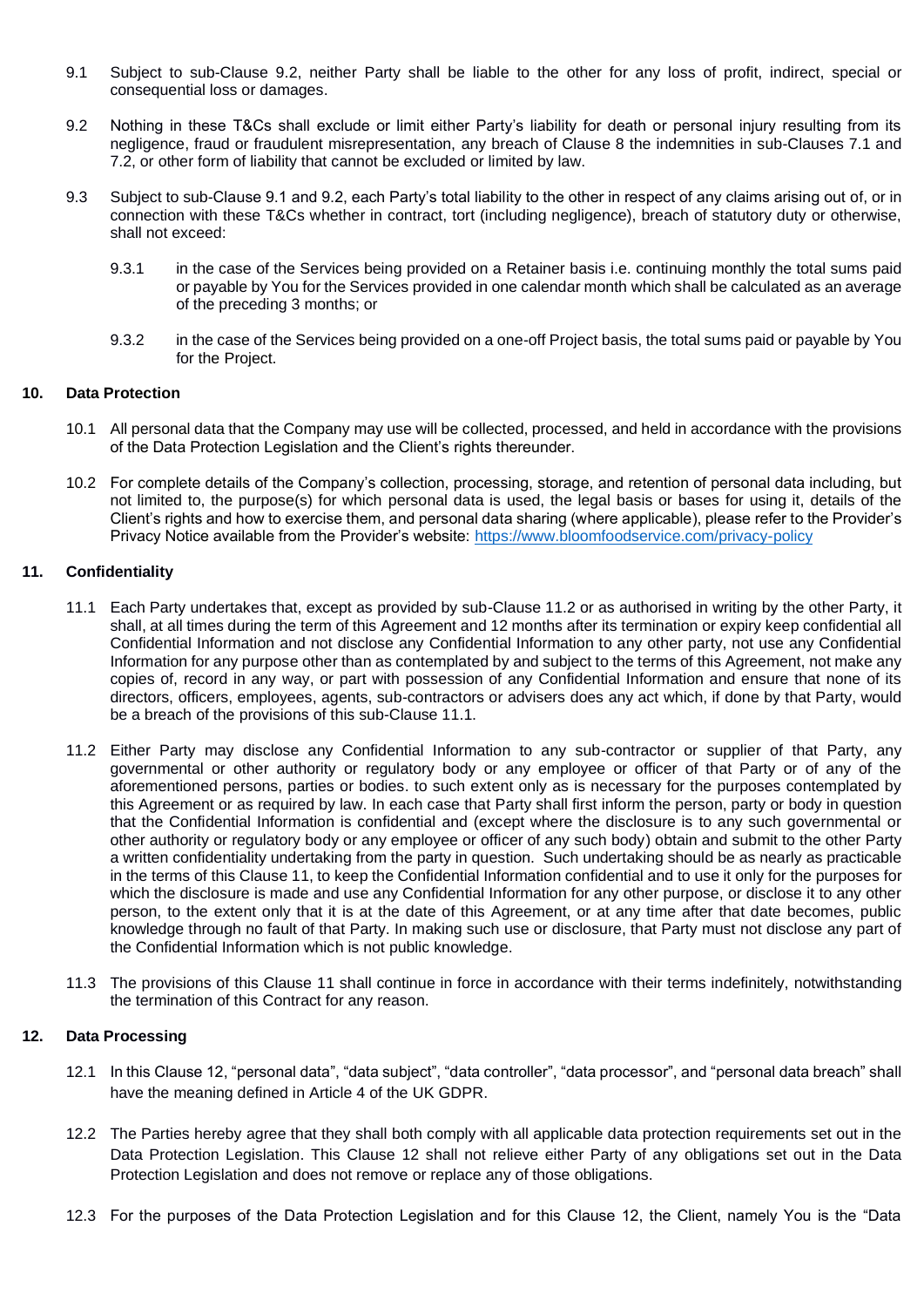Controller" and "The Company" is the "Data Processor".

- 12.4 The type(s) of personal data, the scope, nature and purpose of the processing, and the duration of the processing will be provided to You at then end of this document and Entitled "Data Processing Schedule".
- 12.5 The Data Controller shall ensure that it has in place all necessary consents and notices required to enable the lawful transfer of personal data to the Data Processor for the purposes described in the Proposal and these T&Cs.
- 12.6 The Data Processor shall, with respect to any personal data processed by it in relation to its performance of any of its obligations under these T&Cs:
	- 12.6.1 Process the personal data only on the written instructions of the Data Controller unless the Data Processor is otherwise required to process such personal data by law. The Data Processor shall promptly notify the Data Controller of such processing unless prohibited from doing so by law.
	- 12.6.2 Ensure that it has in place suitable technical and organisational measures (as approved by the Data Controller) to protect the personal data from unauthorised or unlawful processing, accidental loss, damage or destruction. Such measures shall be proportionate to the potential harm resulting from such events, taking into account the current state of the art in technology and the cost of implementing those measures. Measures to be taken are set out in the Data Processing Schedule.
	- 12.6.3 Ensure that any and all staff with access to the personal data (whether for processing purposes or otherwise) are contractually obliged to keep that personal data confidential; and
	- 12.6.4 Not transfer any personal data outside of the UK without the prior written consent of the Data Controller and only if the following conditions are satisfied:
		- 12.6.4.1 The Data Controller and/or the Data Processor has/have provided suitable safeguards for the transfer of personal data;
		- 12.6.4.2 Affected data subjects have enforceable rights and effective legal remedies;
		- 12.6.4.3 The Data Processor complies with its obligations under the Data Protection Legislation, providing an adequate level of protection to any and all personal data so transferred; and
		- 12.6.4.4 The Data Processor complies with all reasonable instructions given in advance by the Data Controller with respect to the processing of the personal data.
	- 12.6.5 Assist the Data Controller at the Data Controller's cost, in responding to any and all requests from data subjects in ensuring its compliance with the Data Protection Legislation with respect to security, breach notifications, impact assessments, and consultations with supervisory authorities or regulators (including, but not limited to, the Information Commissioner's Office);
	- 12.6.6 Notify the Data Controller without undue delay of a personal data breach;
	- 12.6.7 On the Data Controller's written instruction, delete (or otherwise dispose of) or return all personal data and any and all copies thereof to the Data Controller on termination of these T&Cs unless it is required to retain any of the personal data by law; and
	- 12.6.8 Maintain complete and accurate records of all processing activities and technical and organisational measures implemented necessary to demonstrate compliance with this Clause 12 and to allow for audits by the Data Controller and/or any party designated by the Data Controller.
- 12.7 The Data Processor shall not sub-contract any of its obligations with respect to the processing of personal data under this Clause 12 to another processor without the prior written consent of the Data Controller (such consent not to be unreasonably withheld). In the event that the Data Processor appoints another processor, the Data Processor shall:
	- 12.7.1 enter into a written agreement with the other processor, which shall impose upon that other processor substantially the same obligations as are imposed upon the Data Processor by this Clause X, which the Data Processor hereby undertakes shall reflect the requirements of the Data Protection Legislation at all times;
	- 12.7.2 ensure that the other processor complies fully with its obligations under that agreement and the Data Protection Legislation; and
	- 12.7.3 remain fully liable to the Data Controller for the performance of that other processor's obligations and the acts or omissions thereof.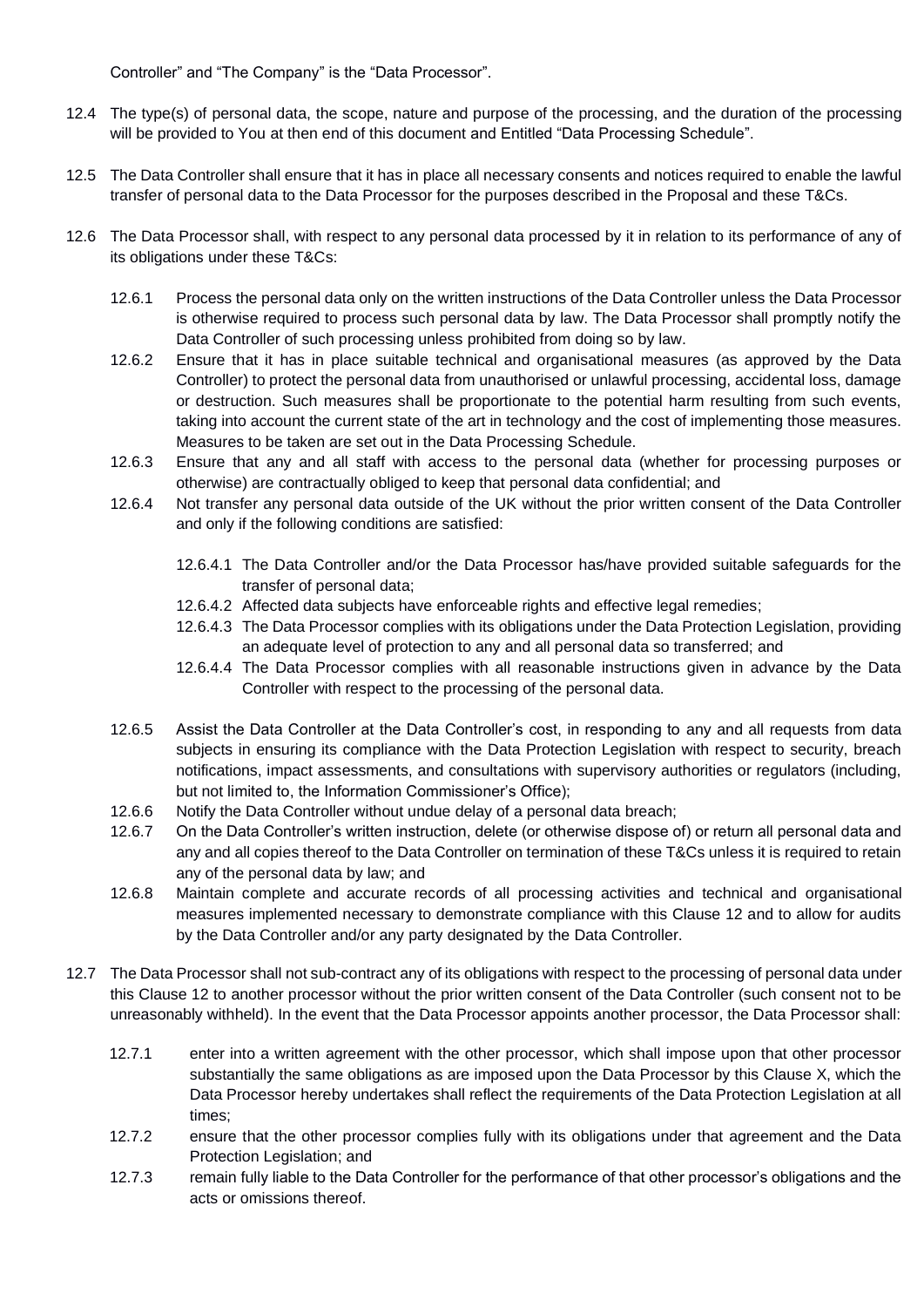12.8 Either Party may, at any time, and on at least 30 calendar days' notice, alter this Clause 12, replacing it with any applicable data processing clauses or similar terms that form part of an applicable certification scheme. Such terms shall apply and replace this Clause 12 by attachment to this Agreement.

## **13. Force Majeure**

- 13.1 No Party to these T&Cs will be liable for any failure or delay in performing their obligations where such failure or delay results from any cause that is beyond the reasonable control of that Party. Such causes include, but are not limited to: power failure, internet service provider failure, industrial action, civil unrest, fire, flood, storms, earthquakes, acts of terrorism, acts of war, governmental action or any other event that is beyond the control of the Party in question.
- 13.2 In the event that a Party to these T&Cs cannot perform their obligations thereunder as a result of force majeure for a continuous period of 3 months, the other Party may at its discretion terminate these T&Cs by written notice at the end of that period. In the event of such termination, the Parties shall agree upon a fair and reasonable payment for all Services completed up to the date of termination. Such payment shall take into account any prior contractual commitments entered into in reliance on the performance of the Project.

### **14. No Waiver**

No failure or delay by either Party in exercising any of its rights under the T&Cs shall be deemed to be a waiver of that right, and no waiver by either Party of a breach of any provision of the T&Cs shall be deemed to be a waiver of any subsequent breach of the same or any other provision.

#### **15. Further Assistance**

Each Party shall execute and do all such further deeds, documents and things as may be necessary to carry the provisions of the T&Cs and Proposal into full force and effect.

#### **16. Costs**

Subject to any provisions to the contrary each Party shall pay its own costs of and incidental to the negotiation, preparation, execution and carrying into effect of the T&Cs.

## **17. Set-Off**

Neither Party shall be entitled to set-off any sums in any manner from payments due or sums received in respect of any claim under the T&Cs, Proposal or any other agreement at any time.

### **18. Assignment and Sub-Contracting**

- 18.1 The T&Cs shall be personal to the Parties. Neither Party may assign, mortgage, charge (otherwise than by floating charge) or sub-licence or otherwise delegate any of its rights thereunder, or sub-contract or otherwise delegate any of its obligations thereunder without the written consent of the other Party, such consent not to be unreasonably withheld.
- 18.2 The Company shall be entitled to perform any of the obligations undertaken by it through any other member of its group or through suitably qualified and skilled sub-contractors. Any act or omission of such other member or subcontractor shall, for the purposes of the T&Cs, be deemed to be an act or omission of The Company.

## **19. Time**

The Parties agree that the times and dates referred to in the T&Cs are for guidance only and are not of the essence of the T&Cs and may be varied by mutual agreement between the Parties.

#### **20. Relationship of the Parties**

Nothing in the T&Cs shall constitute or be deemed to constitute a partnership, joint venture, agency or other fiduciary relationship between the Parties other than the contractual relationship expressly provided for in these T&C.

## **21. Third Party Rights**

No part of the T&Cs is intended to confer rights on any third parties and accordingly the Contracts (Rights of Third Parties) Act 1999 shall not apply to the T&Cs.

## **22. Notices**

All notices under these T&Cs shall be in writing and be deemed duly given if signed by, or on behalf of, a duly authorised officer of the Party giving the notice. Notices shall be deemed to have been duly given When delivered, if delivered by courier or other messenger (including registered mail) during normal business hours of the recipient or when sent, if transmitted by e-mail and a successful transmission report or return receipt is generated or on the fifth business day following mailing, if mailed by national ordinary mail, postage prepaid. In each case notices shall be addressed to the most recent address or e-mail address notified to the other Party.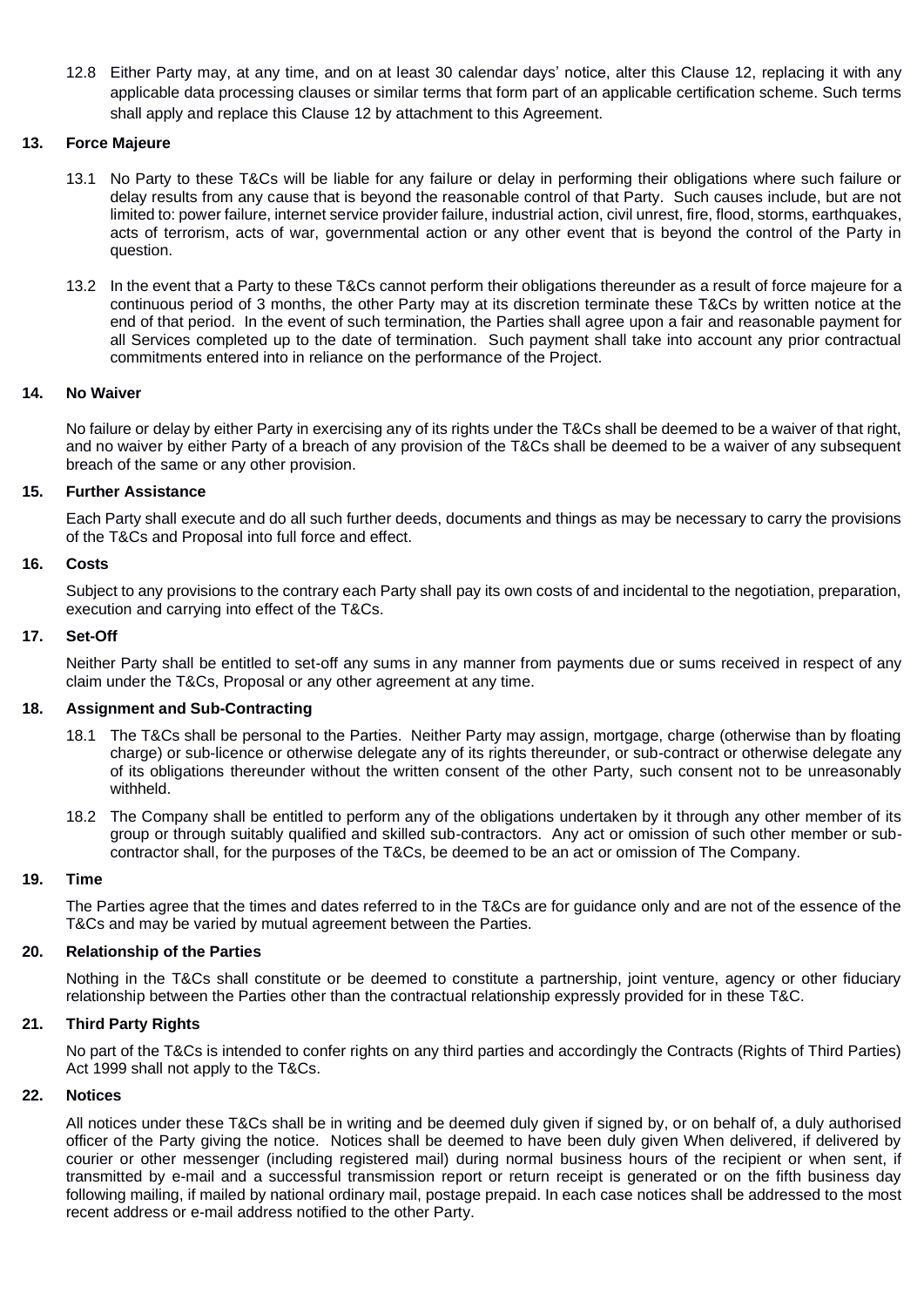## **23. Entire Agreement**

- 23.1 The T&Cs contains the entire agreement between the Parties with respect to its subject matter and may not be modified except by an instrument in writing signed by the duly authorised representatives of the Parties.
- 23.2 Each Party shall acknowledge that, in entering into these T&Cs, it does not rely on any representation, warranty or other provision except as expressly provided in these T&Cs, and all conditions, warranties or other terms implied by statute or common law are excluded to the fullest extent permitted by law.

### **24. Severance**

In the event that one or more of the provisions of these T&Cs is found to be unlawful, invalid or otherwise unenforceable, that those provision(s) shall be deemed severed from the remainder of the T&Cs. The remainder of the T&Cs shall be valid and enforceable.

## **25. Intellectual Property**

- 25.1 All Intellectual Property Rights subsisting in any materials provided by You shall at all times remain Your property (or its licensors, as appropriate). Nothing in these T&Cs shall vest any rights in any material provided by, or otherwise belonging to You (or its licensors, as appropriate) in The Company. You hereby grant to The Company, a nonexclusive, non-transferable, revocable, worldwide licence to use any and all client materials for the purposes of providing the Services in accordance with these T&Cs.
- 25.2 The Company shall retain the ownership of any and all Intellectual Property Rights that may subsist in the processes used or anything produced by The Company that is used in the course of The Company's business for providing the Services. The Company shall be deemed to automatically grant a royalty-free, non-exclusive licence of any and all such rights to You to use the same in accordance with the terms of these T&Cs and the Services.
- 25.3 Upon receipt in full by The Company of all sums due, the copyright and any and all other Intellectual Property Rights subsisting in Services created by The Company for You shall be assigned to You and The Company shall be deemed to have waived any and all moral rights in respect of the same. The Company shall execute all documents and take all actions necessary or reasonably requested by You to document, obtain, maintain, perfect or assign its rights in such content.
- 25.4 Once assigned You hereby grant a royalty-free, non-exclusive licence to The Company which shall continue after the termination of these T&Cs, to use any of the Services works in promotional material. You may revoke the licence by giving The Company notice in writing of not less than 30 days.

# **26. Non Solicitation**

- 26.1 Neither Party shall, for the Term of this Agreement and for a period of 6 months after its termination or expiry, employ or contract the services of any person who is or was employed or otherwise engaged by the other Party at any time in relation to this Agreement without the express written consent of that Party.
- 26.2 Neither Party shall, for the term of this Agreement and for the period of 6 months after its termination or expiry, solicit or entice away from the other Party any customer or client where any such solicitation or enticement would cause damage to the business of that Party without the express written consent of that Party.

### **27. Law and Jurisdiction**

These T&Cs (including any non-contractual matters and obligations arising therefrom or associated therewith) shall be governed by, and construed in accordance with, the laws of England and Wales.

By agreeing to these T&Cs and the accompanying Proposal both Parties understand that a legally binding Contract, under these terms, has been formed and will be in force.

SIGNED for and on behalf of Bloom Foodservice Ltd:

Mark Taylor

...............................................................

Date …...............................

SIGNED for and on behalf of **[insert Client's name]** by:

Name and Title of the person signing for the Client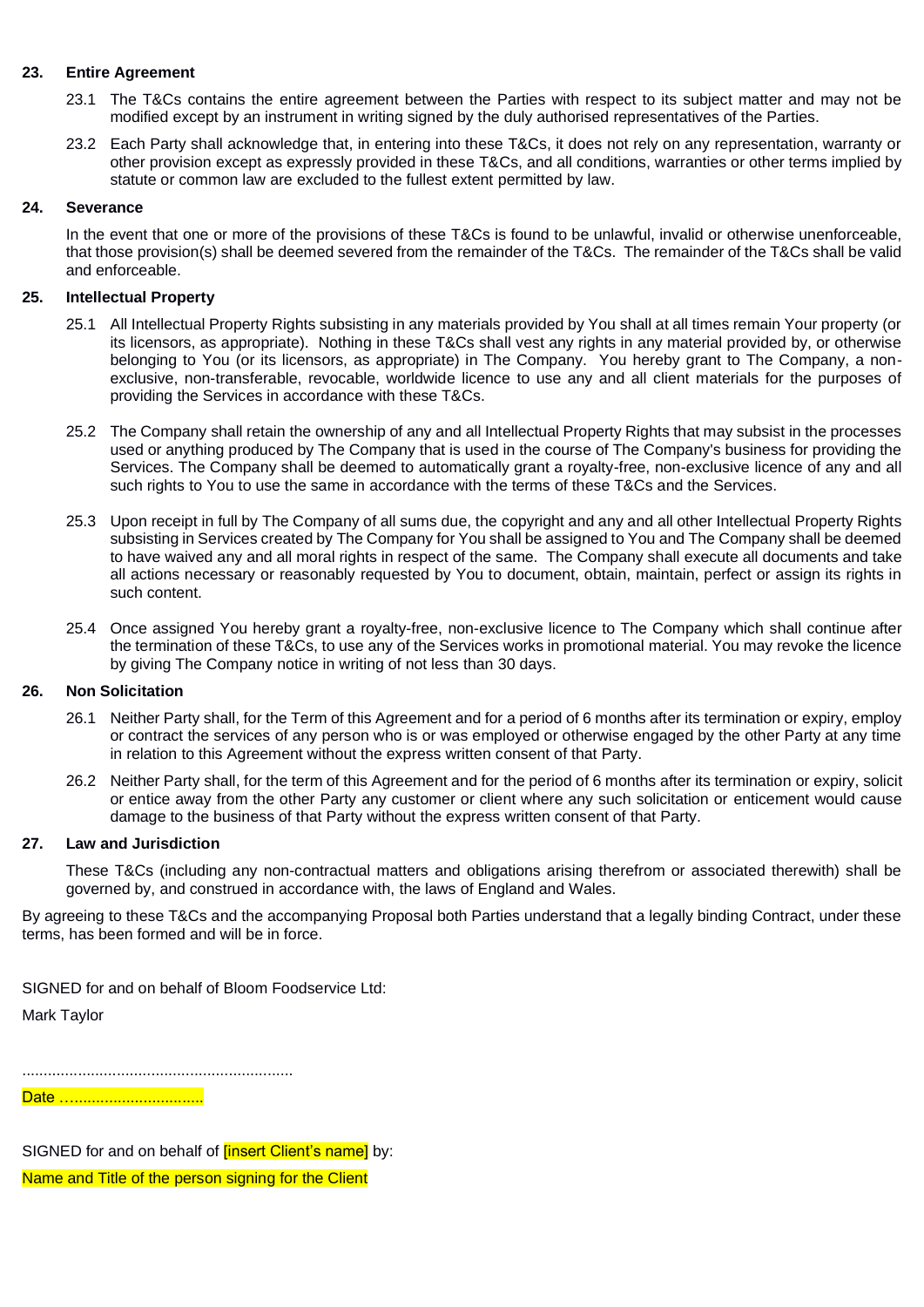Date ..................................